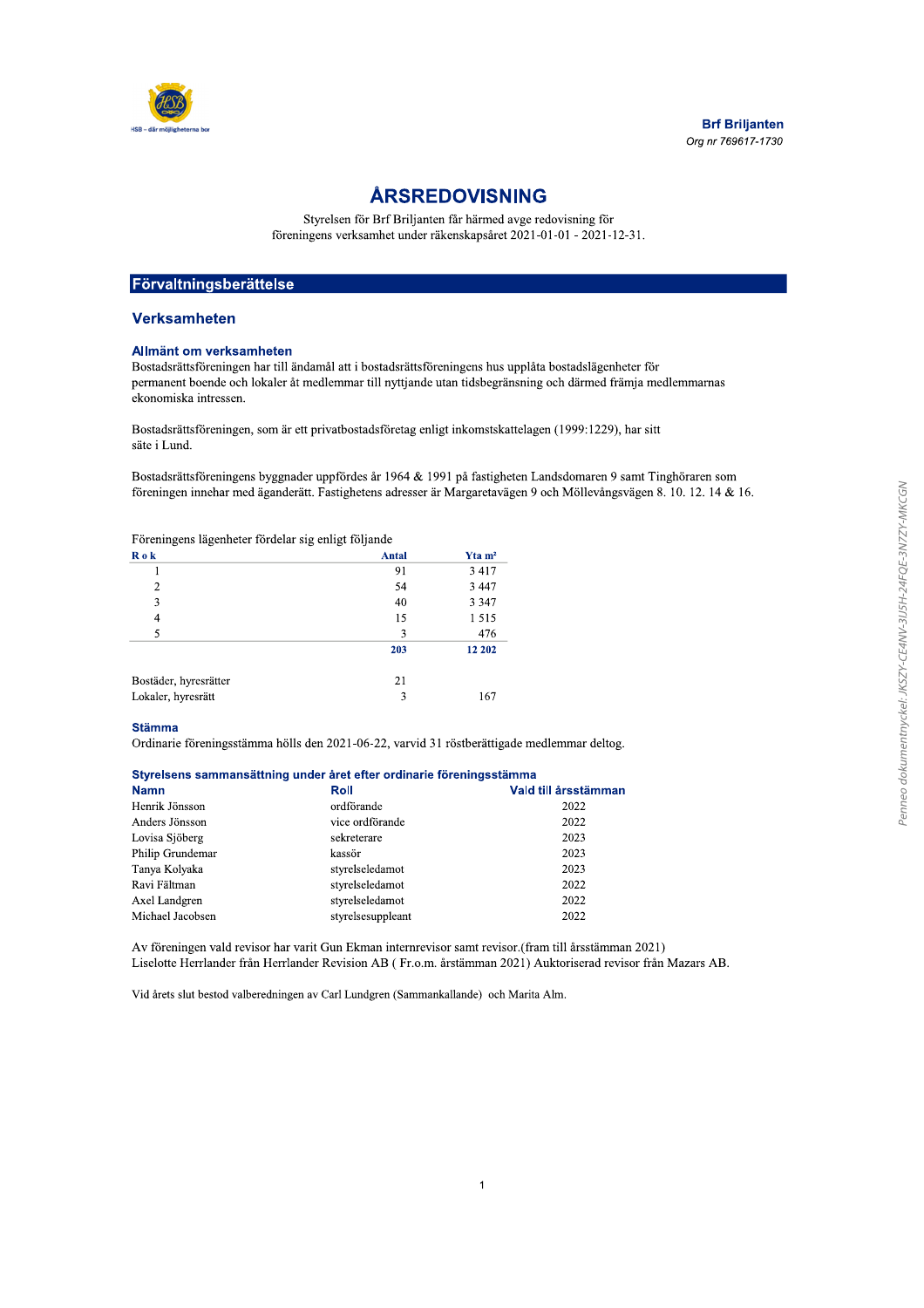

Föreningen har avtal med nedanstående leverantörer

| Leverantörer                           | <b>Avtalstyp</b>                            |
|----------------------------------------|---------------------------------------------|
| E.ON                                   | elavtal inklusive laddstolpar               |
| E.ON                                   | uppvärmning med bergvärme                   |
| E.ON                                   | solceller                                   |
| Tele2 (f.d ComHem)                     | kabel-TV                                    |
| Bahnhof                                | bredband                                    |
| HSB Skåne                              | ekonomisk förvaltning (t.o.m. 2021-12-31)   |
| <b>Bredablick</b>                      | ekonomisk förvaltning (fr.o.m 2022-01-01)   |
| <b>Bredablick</b>                      | teknisk förvaltning                         |
| Sustend (Bredablick Fastighetspartner) | underhållsplansavtal                        |
| <b>OTIS</b>                            | hiss serviceavtal                           |
| Salwéns                                | hissbesiktningsavtal                        |
| Länsförsäkringar                       | fastighetsförsäkring (fullvärde)            |
| Apcoa (f.d Xpertparkering)             | arrendeavtal parkering                      |
| Bravida                                | serviceavtal sekundär värme och ventilation |

Bostadsrättstillägg ingår inte i föreningens försäkring, utan tecknas av respektive medlem genom den boendes hemförsäkring.

#### Väsentliga händelser under räkenskapsåret

#### Fastighetsbesiktning

Det är väsentlig information för yttre intressenter som exempelvis långivare och eventuella köpare att kunna utläsa i årsredovisningen vilka större investeringar eller underhållsåtgärder som har utförts och som planeras. Brf. Briljanten genomför stadgeenlig fastighetsbesiktning årligen av representant från styrelsen tillsammans med konsult från Sustend. Väsentliga brister som upptäcks vid besiktningen åtgärdas snarast möjligt.

#### Underhåll

#### Under året har föreningen genomfört följande större underhållsåtgärder:

Byte av entrédörrar (samt tillhörande elektronik) ut mot Möllevångsvägen

Tvätt av plåt på loftgångar samt trapphusfönster mot Möllevångsvägen

Asfaltering på parkering (1/5 av totala parkeringsytan)

Uppfräschning insidan av gamla trapphus, målning m.m.

Säkerställande av trivsam utemiljö genom rensning av större buskage och träd, samt montering av fågelskydd på papperskorgar

#### Utförda renoveringar

| År 2010/2011 | Åtgärd Stambyte och badrumsrenoveringar                                                                |
|--------------|--------------------------------------------------------------------------------------------------------|
| År 2012-2016 | Åtgärd Byte av hissar                                                                                  |
| År 2012      | Åtgärd Fasadrenovering i markplan                                                                      |
| År 2015-2016 | Åtgärd Byte av cirkulationspumpar och termostatventiler                                                |
| År 2016      | Åtgärd Lagningar och byte av takutspång och underlagspapp på tak.                                      |
| År 2016      | Åtgärd Nya miljöhus för effektivare avfallshantering                                                   |
| År 2017      | Åtgärd Målning av takplåtar                                                                            |
| År 2017      | Åtgärd Algtvätt och ytbehandling av cykelskjul i trä                                                   |
| År 2017      | Spolning och fräsning av avloppsstammar i källare ut mot kommunens ledningsnät.                        |
| År 2018      | Asfaltering på parkering (1/5 av totala parkeringsytan)                                                |
| År 2018      | Cirka 500 kakelplattor i tvättstugor byttes ut till nya.                                               |
| År 2018      | Obligatorisk ventilationskontroll (OVK) genomfördes inklusive rekommenderade åtgärdsförslag            |
| År 2019      | Asfaltering på parkering (1/5 av totala parkeringsytan)                                                |
| År 2019      | Spolning dagvattensystem, samt spolning och filmning av spillvattenledningar                           |
| År 2019      | Statussyn betongytor på balkonger och loftgångar                                                       |
| År 2019      | Byte till ny energisnål LED-belysning på gatlyktor på parkering, korridorer och pollare på innergårdar |
| År 2020      | Asfaltering på parkering (1/5 av totala parkeringsytan)                                                |
| År 2020      | Taktäckning av papp, omläggning samt taksäkerhet på taken på husen byggda år 1964                      |
| År 2020      | Byte till mer slitstarka och inbrottssäkra dörrar till miljöhus                                        |
| År 2021      | Asfaltering på parkering (1/5 av totala parkeringsytan)                                                |
|              |                                                                                                        |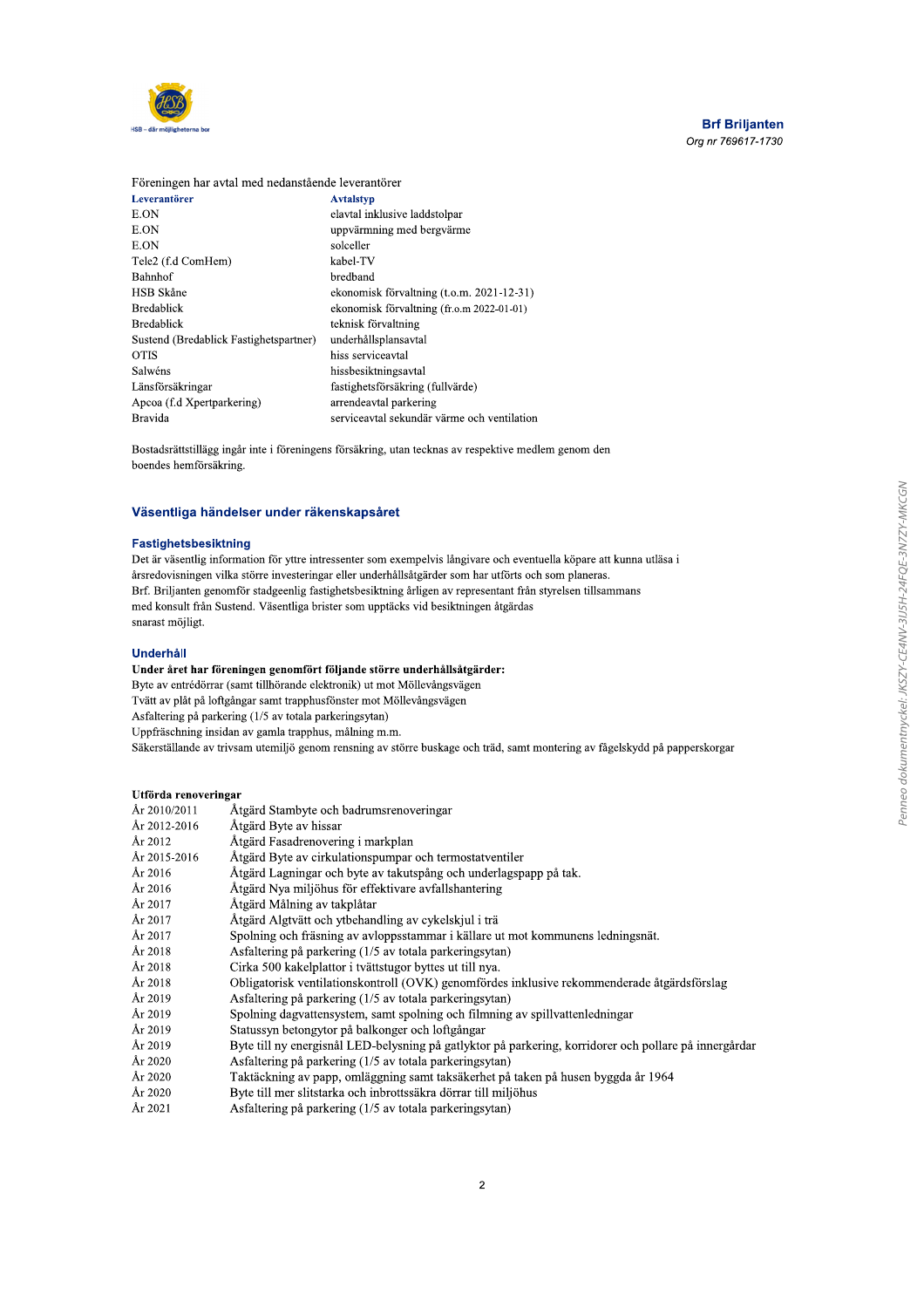

#### Framtida underhåll

| År 2022 | Fasadrenovering (1964 delen)                    |
|---------|-------------------------------------------------|
| År 2022 | Fönsterbyte (1964 delen – exklusive markplan)   |
| År 2023 | Byte av fasadbelysning (armatuter)              |
| År 2023 | Byte av entrédörrar till cykelförråd            |
| År 2024 | Byte av träförråd i källare (till metall/troax) |
| År 2025 | Dränering mot gård                              |
| År 2026 | Hissbyte Margaretay. 9                          |

#### **Ekonomi**

Årsavgifterna uppgick under året till i genomsnitt 773 kr/m<sup>2</sup> bostadslägenhetsyta.



Föreningens banklån uppgår på bokslutsdagen till 69 921 867 kr.

#### Väsentliga händelser i föreningens ekonomi

Föreningen har bytt ekonomisk förvaltare från HSB Skåne till Bredablick förvaltning per den 1 januari 2022.

Föreningen genomför löpande konkurrensutsättning av lån i takt med att dessa löper ut för att säkerställa bästa möjliga räntevillkor för föreningen i relation till bankerna.

Föreningens fasadrenovering och fönsterbyte kommer att finansieras genom en kombination av användande av tillgängliga likvida medel från lägenhetsförsäljningar vid ombildning av hyresrätter till bostadsrätter och upptagande av nytt lån.

#### Om väsentlig händelse inträffat efter räkenskapsårets slut

Underhållsspolning av avloppsstammar är beställd för genomförande under våren 2022 Fasadrenovering och fönsterbyte i gamla delen av fastighetens byggnader påbörjades under januari 2022.

#### **Medlemsinformation**

| Antal medlemmar vid räkenskapsårets början | 327 |
|--------------------------------------------|-----|
| Antal medlemmar vid räkenskapsårets slut   | 336 |

Under året har, baserat på kontraktsdatum, 28 bostadsrätter överlåtits (förra året överläts 38 bostadsrätter). Anledningen till att medlemsantalet överstiger antalet bostadsrätter i föreningen är att mer än en medlem kan bo i samma lägenhet. HSB Skåne innehar även ett medlemskap i föreningen. Det ska noteras att vid stämman har en bostadsrätt en röst oavsett antalet innehavare samt att om en medlem innehar flera bostadsrätter har medlemmen en röst.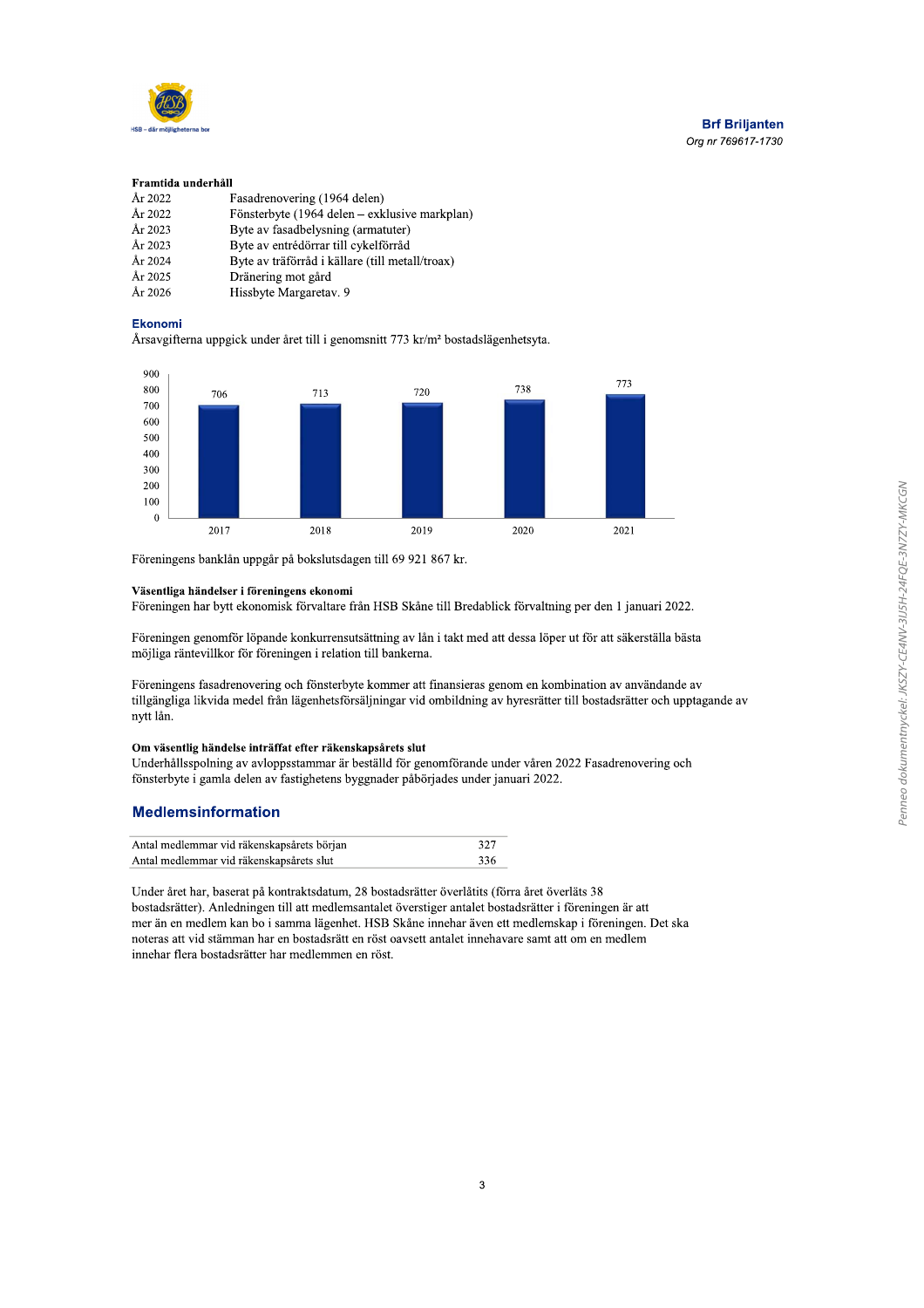

### Flerårsöversikt

|                                                   | 2021    | 2020    | 2019    | 2018    |
|---------------------------------------------------|---------|---------|---------|---------|
| Nettoomsättning, tkr                              | 11 127  | 11 063  | 10454   | 10 094  |
| Resultat efter finansiella poster, tkr            | 80      | 422     | $-3493$ | 284     |
| Eget kapital, tkr                                 | 149 799 | 150 122 | 149 699 | 148 533 |
| Taxeringsvärde, tkr                               | 216 513 | 216 513 | 216 513 | 205 148 |
| -varav byggnad, tkr                               | 122 133 | 122 133 | 122 133 | 116 808 |
| Soliditet, %                                      | 68%     | 66%     | 67%     | 65%     |
| Årsavgift/m <sup>2</sup> bostadsrättsyta bostäder | 773     | 738     | 720     | 713     |
| Bankskuld/m <sup>2</sup> bostadsrättsyta          | 5 7 3 0 | 5948    | 5 7 1 2 | 6 3 2 1 |
| Räntekostnad/m <sup>2</sup> bostadsrättsyta       | 51      | 57      | 91      | 102     |
| Belåningsgrad (skuld/tax-värde)                   | 32%     | 34%     | 32%     | 38%     |

# Förändring i eget kapital

|                        | Medlems-<br>insatser | Upplåtelse-<br>avgifter | <b>Fond yttre</b><br>underhåll | <b>Balanserat</b><br>resultat | Årets<br>resultat | <b>Totalt</b> |
|------------------------|----------------------|-------------------------|--------------------------------|-------------------------------|-------------------|---------------|
| Belopp vid årets       |                      |                         |                                |                               |                   |               |
| ingång                 | 142 699 181          | 28 154 792              | 4 152 602                      | -25 307 047                   | 6 0 3 0           | 149 705 558   |
| Resultatdisposition    |                      |                         |                                |                               |                   |               |
| enligt förenings-      |                      |                         |                                |                               |                   |               |
| stämman:               |                      |                         |                                |                               |                   |               |
| <b>Balanseras</b>      |                      |                         |                                |                               |                   |               |
| i ny räkning           |                      |                         |                                | 6 0 3 0                       | $-6030$           | $\mathbf 0$   |
| Styrelsens disposition |                      |                         |                                |                               |                   |               |
| av fond för yttre      |                      |                         |                                |                               |                   |               |
| underhåll:             |                      |                         |                                |                               |                   |               |
| Reservering till fond  |                      |                         |                                |                               |                   |               |
| för yttre underhåll    |                      |                         |                                |                               |                   |               |
| enligt underhållsplan  |                      |                         | 2 2 3 2 1 0 0                  | $-2232100$                    |                   | $\mathbf{0}$  |
| Ianspråktagande        |                      |                         |                                |                               |                   |               |
| av fond för yttre      |                      |                         |                                |                               |                   |               |
| underhåll              |                      |                         | $-869497$                      | 869 497                       |                   | $\mathbf{0}$  |
| Årets resultat         |                      |                         |                                |                               | 79 502            | 79 502        |
| Belopp vid årets       |                      |                         |                                |                               |                   |               |
| utgång                 | 142 699 181          | 28 154 792              | 5 5 1 5 2 0 5                  | $-26663620$                   | 79 502            | 149 785 060   |

# **Resultatdisposition**

| Till föreningsstämmans förfogande står följande medel                                        |             |
|----------------------------------------------------------------------------------------------|-------------|
| Balanserat resultat före reservering/janspråktagande av yttre fond                           | $-25301017$ |
| Reservering till fond för yttre underhåll, enligt underhållsplan                             | $-2232100$  |
| Ianspråktagande av fond för yttre underhåll motsvarande årets kostnad för planerat underhåll | 869 497     |
| Årets resultat                                                                               | 79 502      |
| Summa till stämmans förfogande                                                               | $-26584117$ |
| Styrelsen föreslår följande disposition                                                      |             |
| Balanseras i ny räkning                                                                      | -26 584 117 |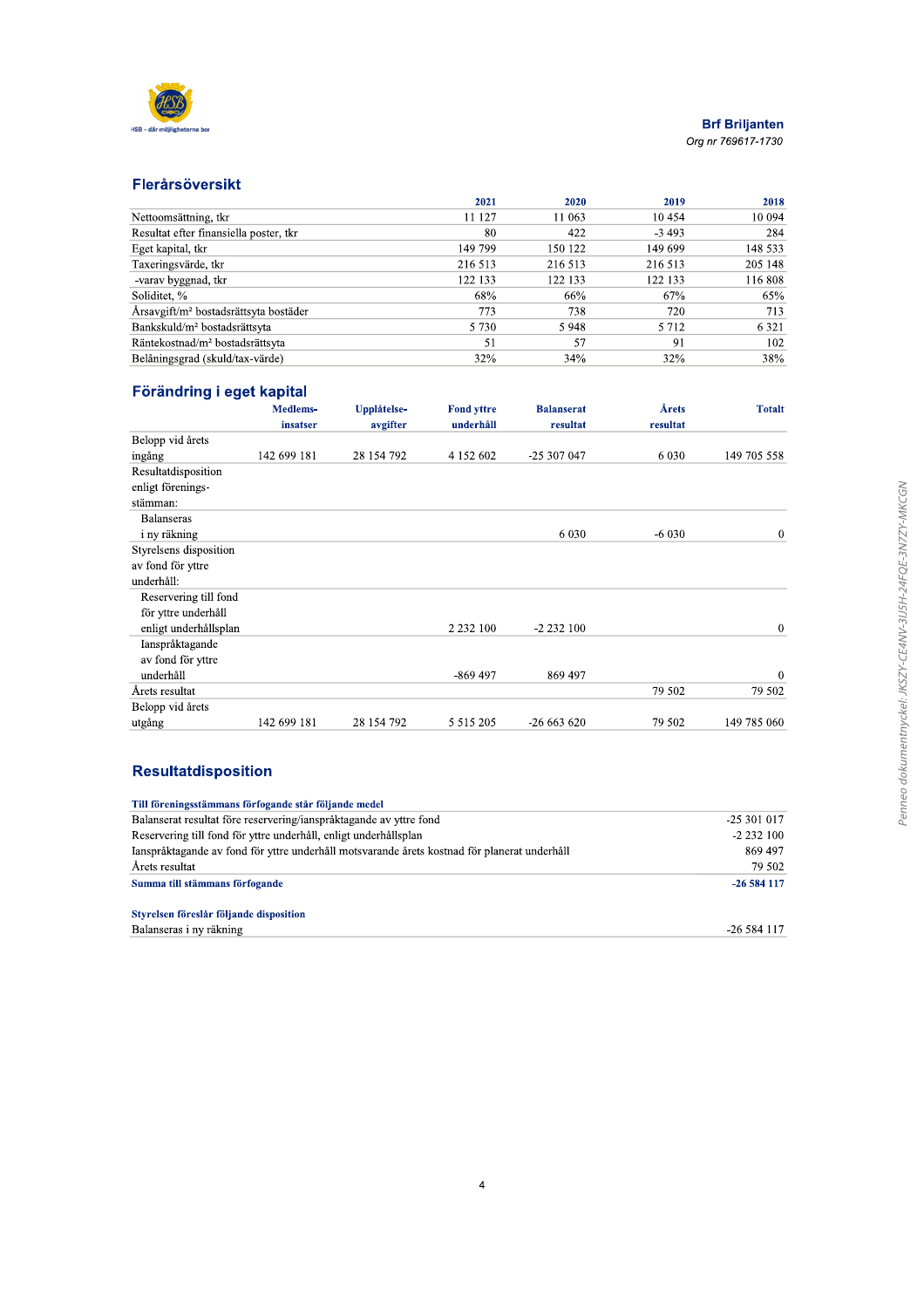

# вгт **Briljanten**

| Resultaträkning                                   |         | 2021-01-01<br>2021-12-31 | 2020-01-01<br>2020-12-31 |
|---------------------------------------------------|---------|--------------------------|--------------------------|
| Rörelseintäkter                                   |         |                          |                          |
| Nettoomsättning                                   | Not 2   | 11 127 382               | 11 062 507               |
| Övriga rörelseintäkter                            | Not 3   | 435 500                  | 176 373                  |
| Summa rörelseintäkter                             |         | 11 562 883               | 11 238 880               |
| Rörelsekostnader                                  |         |                          |                          |
| Driftskostnader                                   | Not 4   | $-7146536$               | $-7063879$               |
| Övriga externa kostnader                          | Not 5   | $-497510$                | $-310264$                |
| Personalkostnader                                 | Not $6$ | $-263407$                | $-261830$                |
| Avskrivningar av materiella anläggningstillgångar | Not 7   | $-2969079$               | $-2936319$               |
| Summa rörelsekostnader                            |         | $-10876532$              | $-10572293$              |
| <b>Rörelseresultat</b>                            |         | 686 350                  | 666 587                  |
| <b>Finansiella poster</b>                         |         |                          |                          |
| Övriga ränteintäkter och liknande poster          |         | 13723                    | 33 138                   |
| Räntekostnader och liknande resultatposter        |         | $-620571$                | $-693694$                |
| Summa finansiella poster                          |         | $-606848$                | $-660556$                |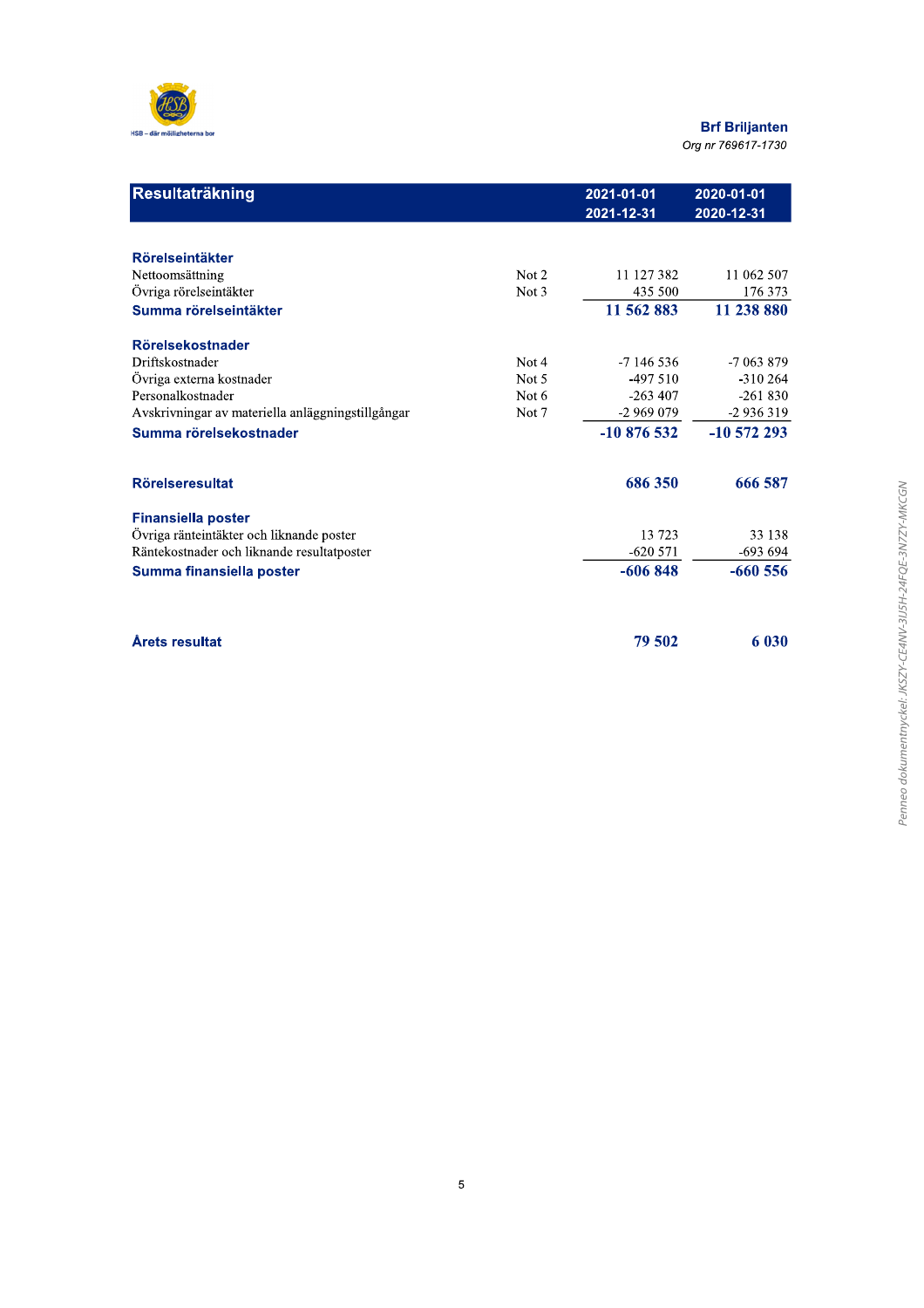

# вп **Briljanten**

Org nr 769617-1730

| <b>Balansräkning</b>                                 |                   | 2021-12-31              | 2020-12-31          |
|------------------------------------------------------|-------------------|-------------------------|---------------------|
| <b>Tillgångar</b>                                    |                   |                         |                     |
| Anläggningstillgångar                                |                   |                         |                     |
| Materiella anläggningstillgångar                     |                   |                         |                     |
| Byggnader och mark<br>Inventarier och installationer | Not 8             | 213 435 267             | 216 371 586         |
| Pågående nyanläggningar                              | Not 9<br>Not $10$ | 573 320<br>$\mathbf{0}$ | 606 080<br>$\bf{0}$ |
| Summa materiella anläggningstillgångar               |                   | 214 008 587             | 216 977 666         |
| Summa anläggningstillgångar                          |                   | 214 008 587             | 216 977 666         |
| Omsättningstillgångar                                |                   |                         |                     |
| Kortfristiga fordringar                              |                   |                         |                     |
| Kundfordringar                                       |                   | 1 1 6 3                 | 148 380             |
| Övriga fordringar                                    | Not 11            | 274 915                 | 152 488             |
| Förutbetalda kostnader och upplupna intäkter         | Not 12            | 227 026                 | 553 668             |
| Summa kortfristiga fordringar                        |                   | 503 104                 | 854 536             |
| Kassa och bank                                       | Not 13            | 6416896                 | 7391350             |
| Summa kassa och bank                                 |                   | 6416896                 | 7391350             |
| Summa omsättningstillgångar                          |                   | 6920000                 | 8 2 4 5 8 8 6       |
| Summa tillgångar                                     |                   | 220 928 587             | 225 223 552         |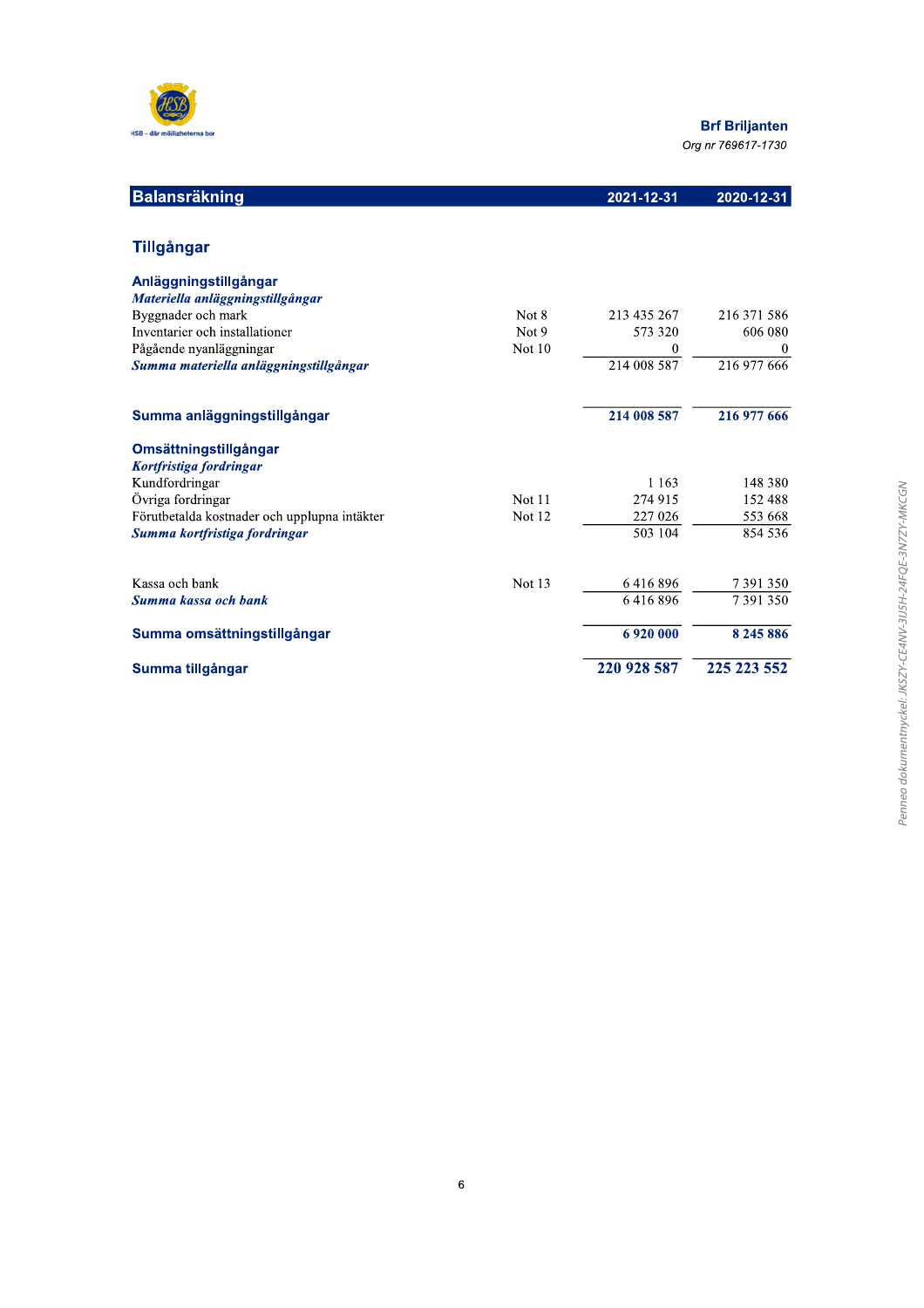

Summa eget kapital och skulder

**Brf Briljanten** 

Org nr 769617-1730

220 928 587

225 223 552

| <b>Balansräkning</b>                         |        | 2021-12-31    | 2020-12-31  |
|----------------------------------------------|--------|---------------|-------------|
|                                              |        |               |             |
| Eget kapital och skulder                     |        |               |             |
| <b>Eget kapital</b>                          |        |               |             |
| <b>Bundet eget kapital</b>                   |        |               |             |
| Medlemsinsatser                              |        | 170 853 973   | 170 853 973 |
| Fond för yttre underhåll                     |        | 5 5 1 5 2 0 5 | 4 152 602   |
| Summa bundet eget kapital                    |        | 176 369 178   | 175 006 575 |
| <b>Ansamlad förlust</b>                      |        |               |             |
| Balanserat resultat                          |        | $-26663620$   | -25 307 047 |
| Årets resultat                               |        | 79 502        | 6 0 3 0     |
| Summa ansamlad förlust                       |        | $-26584118$   | $-25301017$ |
| Summa eget kapital                           |        | 149 785 060   | 149 705 558 |
| <b>Skulder</b>                               |        |               |             |
| Långfristiga skulder                         |        |               |             |
| Skulder till kreditinstitut                  | Not 14 | 27 106 552    | 65 857 811  |
| Summa långfristiga skulder                   |        | 27 106 552    | 65 857 811  |
| Kortfristiga skulder                         |        |               |             |
| Skulder till kreditinstitut                  | Not 14 | 42 815 315    | 6 721 125   |
| Leverantörsskulder                           |        | 48720         | 865 670     |
| Skatteskulder                                |        | 6 0 9 0       | 10          |
| Övriga kortfristiga skulder                  | Not 15 | 150 468       | 70 9 26     |
| Upplupna kostnader och förutbetalda intäkter | Not 16 | 1 0 1 6 3 8 1 | 2 002 452   |
| Summa kortfristiga skulder                   |        | 44 036 974    | 9 660 183   |
| Summa skulder                                |        | 71 143 526    | 75 517 994  |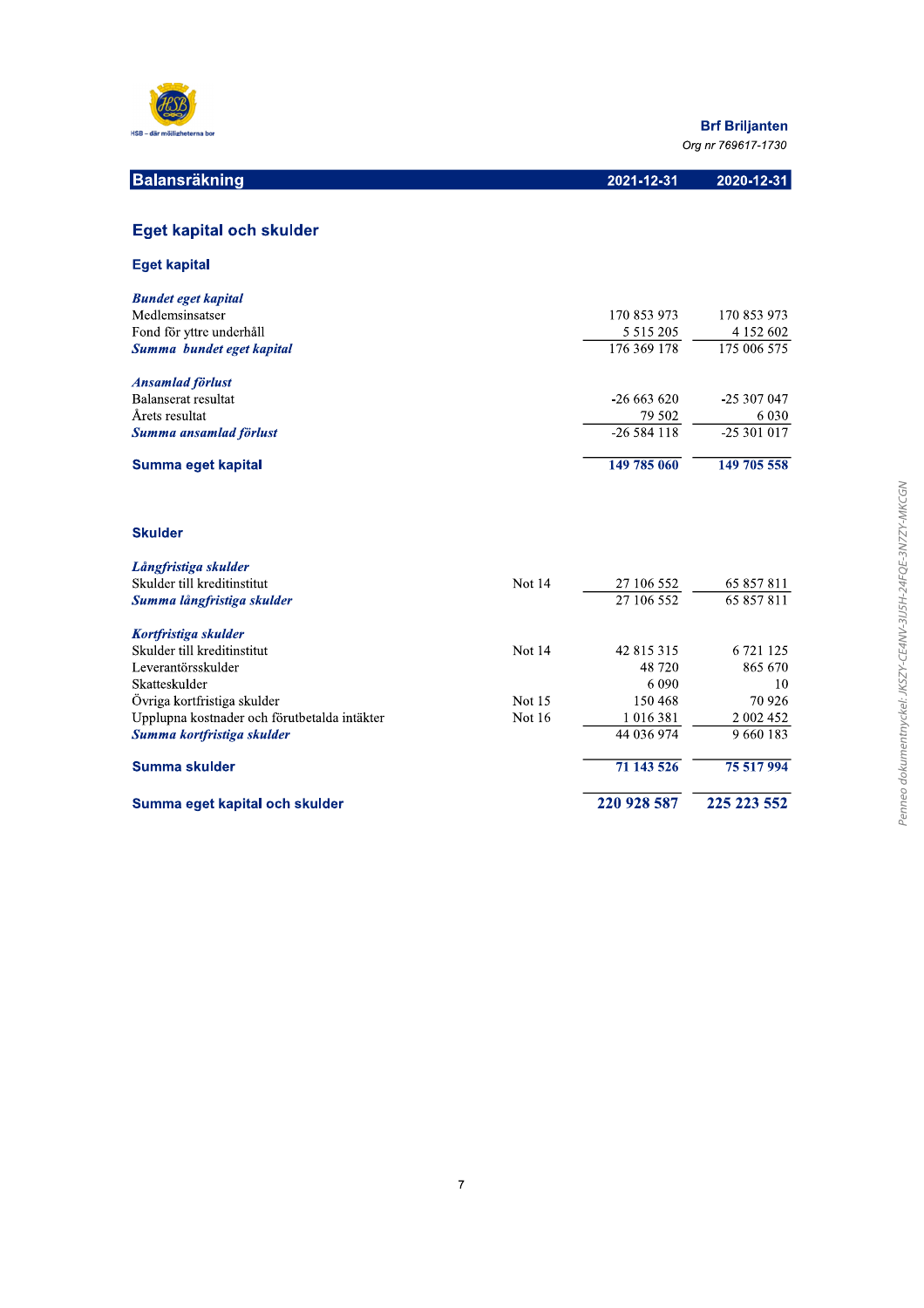

| Kassaflödesanalys                                 | 2021-01-01<br>2021-12-31 | 2020-01-01<br>2020-12-31 |
|---------------------------------------------------|--------------------------|--------------------------|
|                                                   |                          |                          |
| Löpande verksamhet                                |                          |                          |
| Rörelseresultat                                   | 686 350                  | 666 587                  |
| Justering för poster som inte ingår i kassaflödet |                          |                          |
| Avskrivningar                                     | 2 969 079                | 2936319                  |
|                                                   | 3655429                  | 3 602 906                |
| Erhållen ränta                                    | 13 723                   | 43 769                   |
| Erlagd ränta                                      | $-620571$                | $-643469$                |
| Kassaflöde från löpande verksamhet                | 3 048 581                | 3 003 205                |
| (före förändring av rörelsekapital)               |                          |                          |
| Kassaflöde från förändringar i rörelsekapital     |                          |                          |
| Ökning (-)/minskning (+) kortfristiga fordringar  | 351 432                  | $-328313$                |
| Ökning (+) /minskning (-) kortfristiga skulder    | -1 717 399               | $-2010917$               |
| Kassaflöde från löpande verksamhet                | 1 682 615                | 663 975                  |
| Investeringsverksamhet                            |                          |                          |
| Investeringar i fastigheter                       | $\mathbf{0}$             | $-221250$                |
| <b>Bidrag</b> solcell                             | $\bf{0}$                 | 354 000                  |
| Kassaflöde från investeringsverksamhet            | $\overline{\mathbf{0}}$  | 132 750                  |
| <b>Finansieringsverksamhet</b>                    |                          |                          |
| Ökning (+) /minskning (-) av långfristiga skulder | $-2657069$               | 2 876 061                |
| Kassaflöde från finansieringsverksamhet           | $-2657069$               | 2876061                  |
| Årets kassaflöde                                  | $-974454$                | 3 672 786                |
| Likvida medel vid årets början                    | 7391350                  | 3 718 564                |
| Likvida medel vid årets slut                      | 6416896                  | 7391350                  |
|                                                   | $-974454$                | 3 672 786                |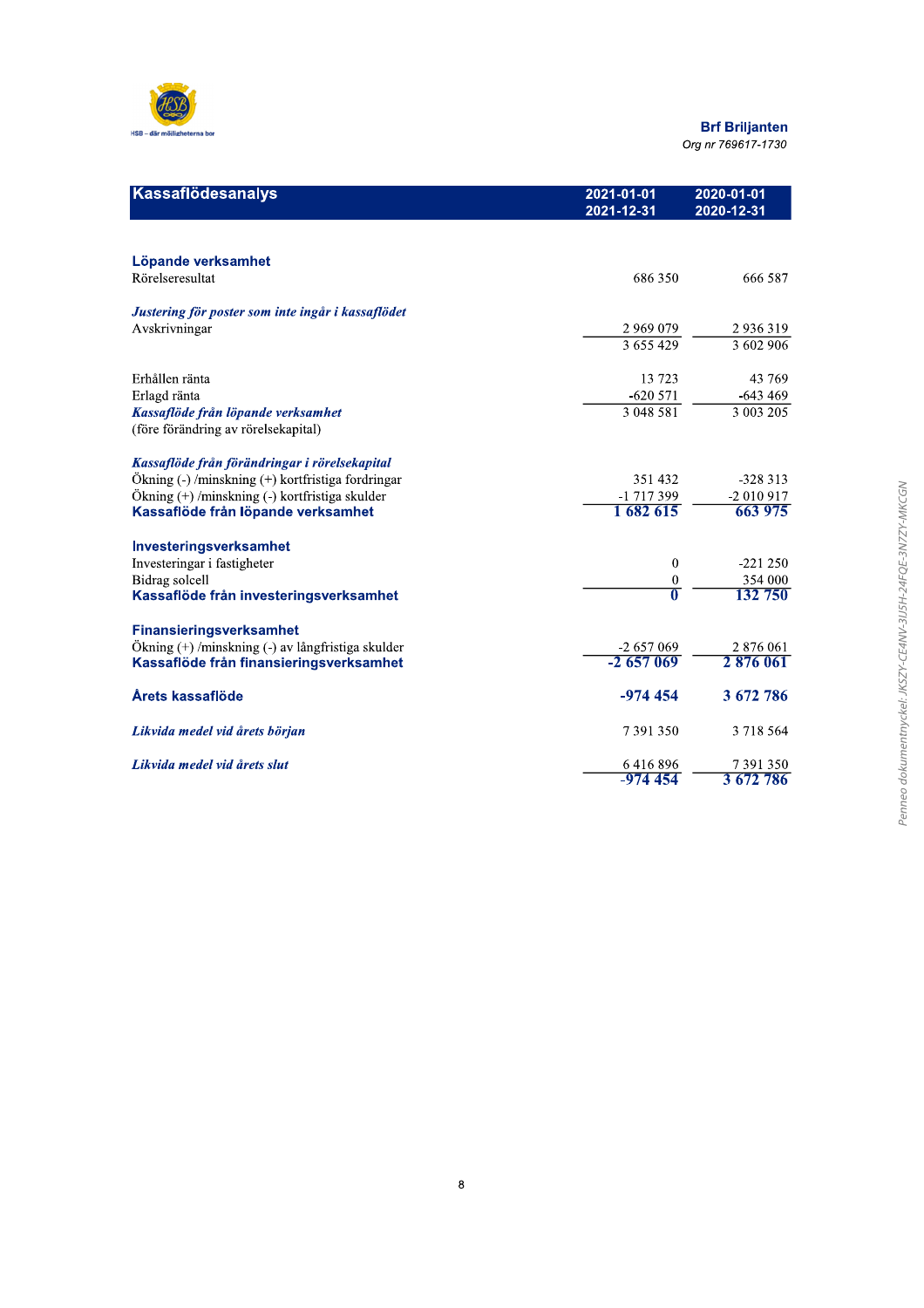

Not 1 Redovisnings- och värderingsprinciper samt övriga bokslutskommentarer

#### Regelverk för årsredovisningar och redovisningsvaluta

Årsredovisningen är upprättad i enlighet med årsredovisningslagen (1995:1554) och BFNAR 2016:10 Årsredovisning i mindre företag (K2).

Belopp anges i svenska kronor om inget annat anges.

#### Intäktsredovisning

Inkomster redovisas till verkligt värde av vad föreningen fått eller beräknas få. Det innebär att föreningen redovisar inkomster till nominellt belopp (fakturabelopp).

#### Avskrivningsperioder

Materiella anläggningstillgångar redovisas till anskaffningsvärden minskat med ackumulerade avskrivningar enligt plansamt eventuella nedskrivningar. Avskrivningar sker linjärt över förväntade nyttjandeperioder. 120 år Avskrivningstid på byggnader: Avskrivningstid på maskiner och inventarier: 5 - 10 år

#### Fond för yttre underhåll

Reservering för framtida underhåll av föreningens tillgångar beräknas utifrån föreningens underhållsplan. Styrelsen är behörigt organ för beslut om underhållsplan och reservering till, respektive ianspråktagande av, fond för vttre underhåll. Fond för vttre underhåll utgör en del av föreningens säkerställande av medel för underhåll av föreningens tillgångar.

#### Klassificering av lång- och kortfristig skuld till kreditinstitut

Skuld till kreditinstitut som vid räkenskapsårets slut har en återstående bindningstid på över ett år klassificeras som långfristig. Skuld till kreditinstitut som vid räkenskapsårets slut har en återstående bindningstid på under ett år och del av långfristig skuld till kreditinstitut som ska amorteras inom ett år från räkenskapsårets slut klassificeras som kortfristig skuld. Klassificeringen sker oavsett om avsikten är att förlänga eller avsluta krediten.

#### **Beskattning**

Bostadsrättsföreningar, som skattemässigt är att betrakta som privatbostadsföretag, betalar inte inkomstskatt för resultat som är hänförligt till fastigheten. Resultat från verksamhet som saknar koppling till fastigheten beskattas enligt gällande skatteregler.

För innehavet av fastigheten betalar föreningen fastighetsavgift och fastighetsskatt enligt gällande skatteregler. I förekommande fall betalar föreningen också skatt för andra skattepliktiga företeelser som till exempel utbetalning av tjänsteinkomst och momspliktig försäljning.

#### **Kassaflödesanalys**

Kassaflödesanalysen visar förändringar av företagets likvida medel under räkenskapsåret. Denna har upprättats enligt den indirekta metoden.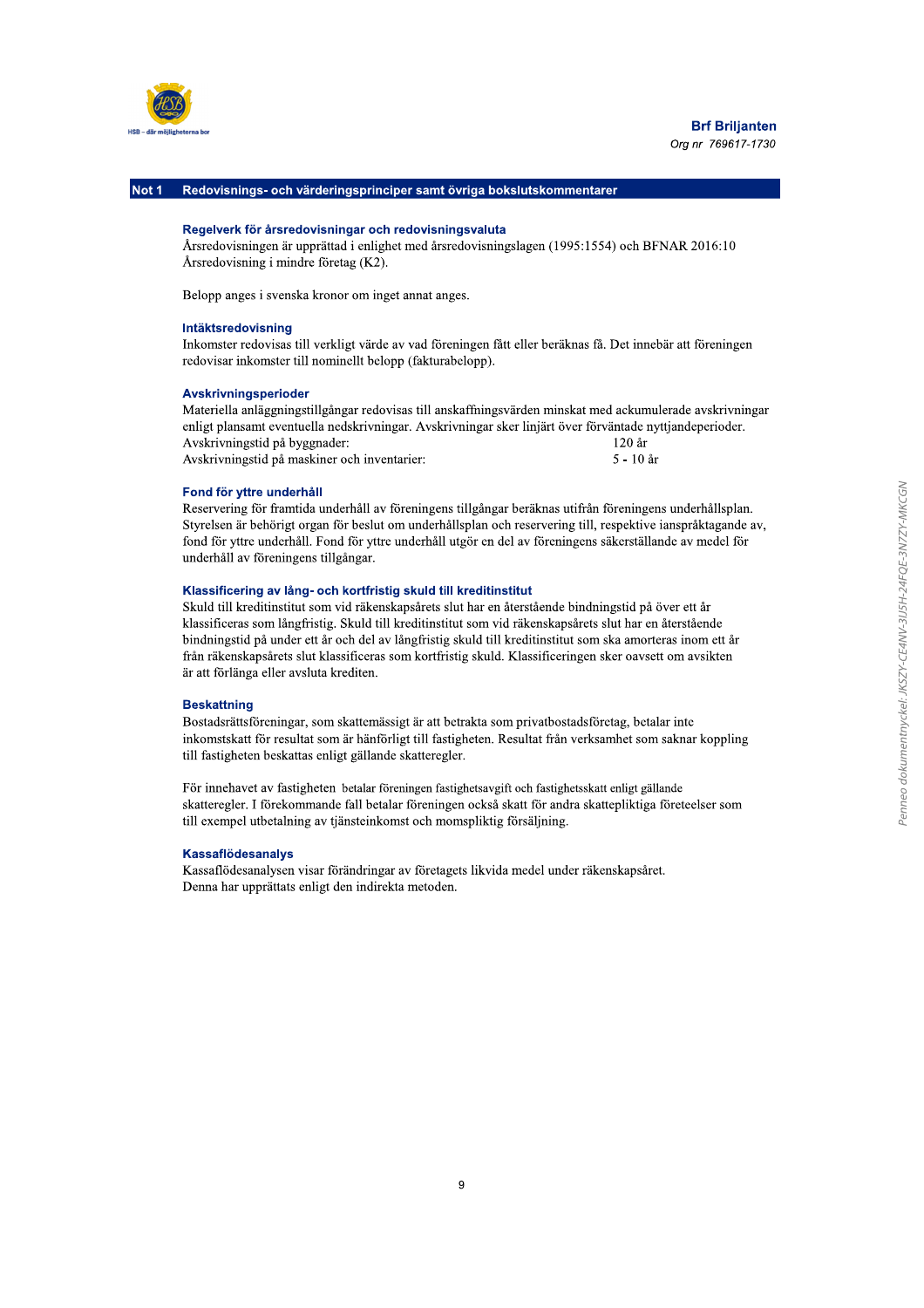

# **Brf Briljanten**

Org nr 769617-1730

|       | <b>Noter</b>                                                                    |              |            |
|-------|---------------------------------------------------------------------------------|--------------|------------|
| Not 2 | Nettoomsättning                                                                 | 2021-01-01   | 2020-01-01 |
|       |                                                                                 | 2021-12-31   | 2020-12-31 |
|       | Årsavgifter bostäder                                                            | 7 822 440    | 7727791    |
|       | Årsavgiftsbortfall bostäder                                                     | $-55$        | $-120$     |
|       | Hyresintäkt bostäder                                                            | 1615786      | 1 604 628  |
|       | Hyresintäkt lokaler                                                             | 169 781      | 168 828    |
|       | Hyresintäkt garage och bilplatser                                               | 656 519      | 612 532    |
|       | Hyresintäkt övrigt                                                              | 92 016       | 94 270     |
|       | Hyresrabatter                                                                   | 720          | 720        |
|       | Konsumtionsavgift el                                                            | 423 284      | 491 317    |
|       | Konsumtionsavgift TV/bredband/iptelefoni                                        | 224 676      | 224 676    |
|       | Intäkt andrahandsupplåtelse                                                     | 62 866       | 68 4 61    |
|       | Överlåtelse- och pantförskrivningsavgifter                                      | 57 789       | 64 724     |
|       | Övriga primära intäkter och ersättningar                                        | 1 5 6 0      | 4 680      |
|       |                                                                                 | 11 127 382   | 11 062 507 |
| Not 3 | Övriga rörelseintäkter                                                          |              |            |
|       | Försäkringsersättning                                                           | 48 3 27      | 29 049     |
|       | Övrigt                                                                          | 387 173      | 147 324    |
|       |                                                                                 | 435 500      | 176 373    |
| Not 4 | <b>Driftskostnader</b>                                                          |              |            |
|       | Reparationer                                                                    | -793 027     | $-1091103$ |
|       | Εl                                                                              | -882 384     | $-800429$  |
|       | Uppvärmning                                                                     | $-1798365$   | $-1626558$ |
|       | Vatten                                                                          | -360 928     | $-360087$  |
|       | Renhållning                                                                     | $-203467$    | $-237691$  |
|       | TV, bredband, iptelefoni                                                        | -386 587     | $-173082$  |
|       | Obligatoriska besiktningar                                                      | $\mathbf{0}$ | $-14538$   |
|       | Serviceavtal                                                                    | -117 467     | $-61607$   |
|       | Hissar serviceavtal & besiktning                                                | $-6984$      | $-6153$    |
|       | Förvaltningskostnader                                                           | -1 331 455   | $-1000669$ |
|       | Försäkringar                                                                    | -78 349      | $-75418$   |
|       | Fastighetsskatt                                                                 | $-301307$    | $-295217$  |
|       | Periodiskt underhåll                                                            | $-869497$    | -1 303 076 |
|       | Övriga driftskostnader                                                          | $-16721$     | $-18252$   |
|       |                                                                                 | $-7146536$   | $-7063879$ |
|       | Specifikation till periodiskt underhåll<br>Underhåll övriga gemensamma utrymmen | $\mathbf{0}$ | $-124278$  |
|       | Underhåll huskropp utvändigt                                                    | -546 219     | $-18638$   |
|       | Underhåll tak                                                                   | $\bf{0}$     | $-633503$  |
|       | Underhåll mark och utemiljö                                                     | -250 625     | $-23657$   |
|       | Underhåll garage och bilplatser                                                 | $\theta$     | $-503000$  |
|       | Underhåll övrigt                                                                | $-72653$     | $\bf{0}$   |
|       |                                                                                 | $-869497$    | $-1303076$ |
|       |                                                                                 |              |            |
| Not 5 | Övriga externa kostnader<br>Externt revisionsarvode                             | $-22815$     | $-21750$   |
|       | Övriga förvaltningskostnader                                                    | $-29653$     | $-33806$   |
|       | Kostnader överlåtelse och panter                                                | $-56995$     | $-69030$   |
|       | Föreningsverksamhet                                                             | $-875$       | $-3058$    |
|       | Kontorskostnad tele, datakommunikation, porto                                   | -4 779       | $-5697$    |
|       | Konsulter                                                                       | $-373$ 155   | $-176924$  |
|       | Stämma och styrelse                                                             | -9 239       |            |
|       |                                                                                 | $-497510$    | $-310264$  |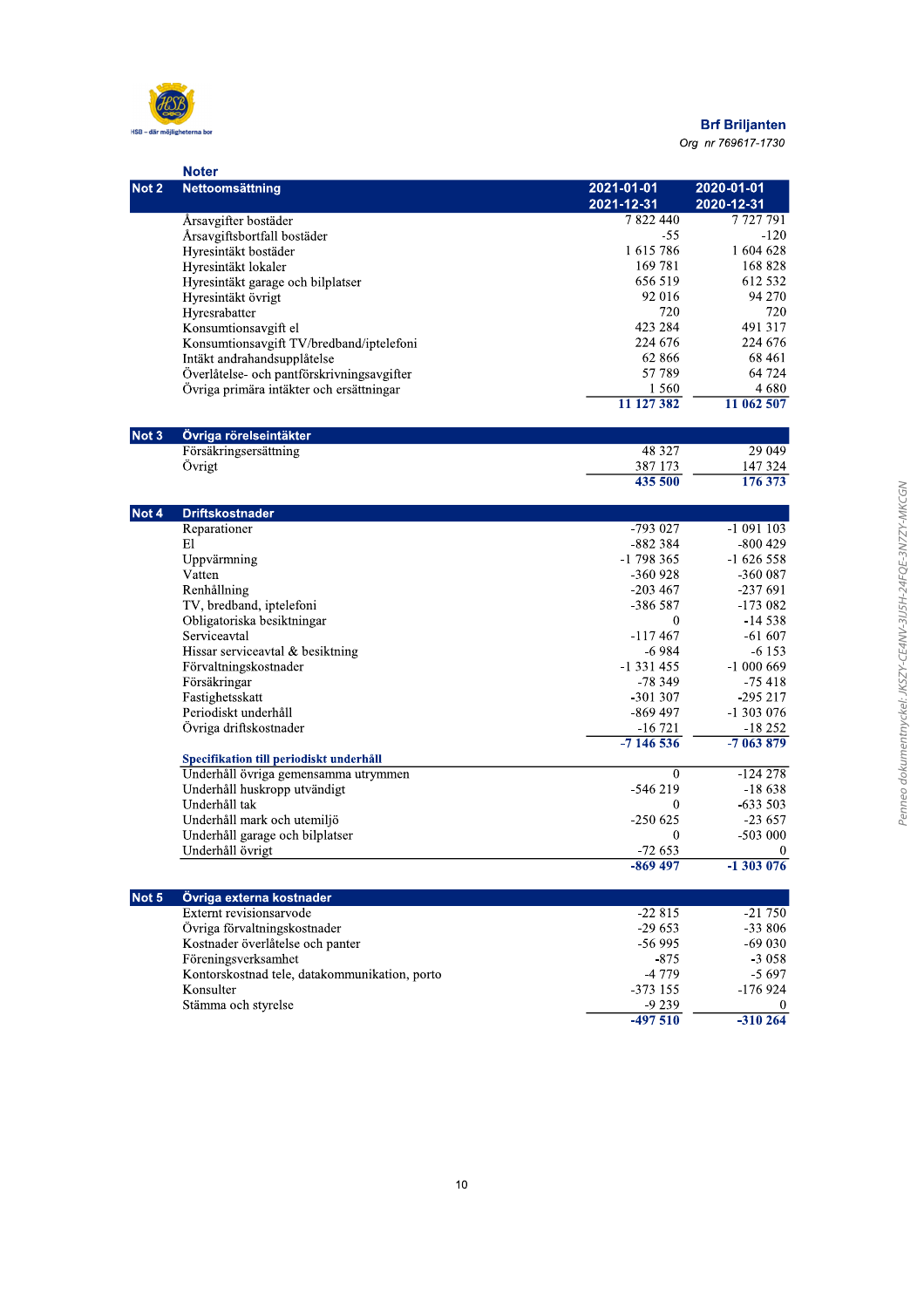

| Not 6 | Personalkostnader        |            |            |
|-------|--------------------------|------------|------------|
|       | Medelantal anställda     | Inga       | Inga       |
|       | Arvode till styrelsen    | $-190400$  | $-189200$  |
|       | Övriga arvoden           | $-5000$    | $-5000$    |
|       | Revisionsarvode          | $-6000$    | $-6000$    |
|       | Sociala avgifter         | $-62007$   | $-61630$   |
|       |                          | $-263407$  | $-261830$  |
| Not 7 | <b>Avskrivningar</b>     |            |            |
|       | Byggnader                | $-2936319$ | -2 911 749 |
|       | Maskiner och inventarier | $-32\,760$ | $-24570$   |
|       |                          | $-2969079$ | $-2936319$ |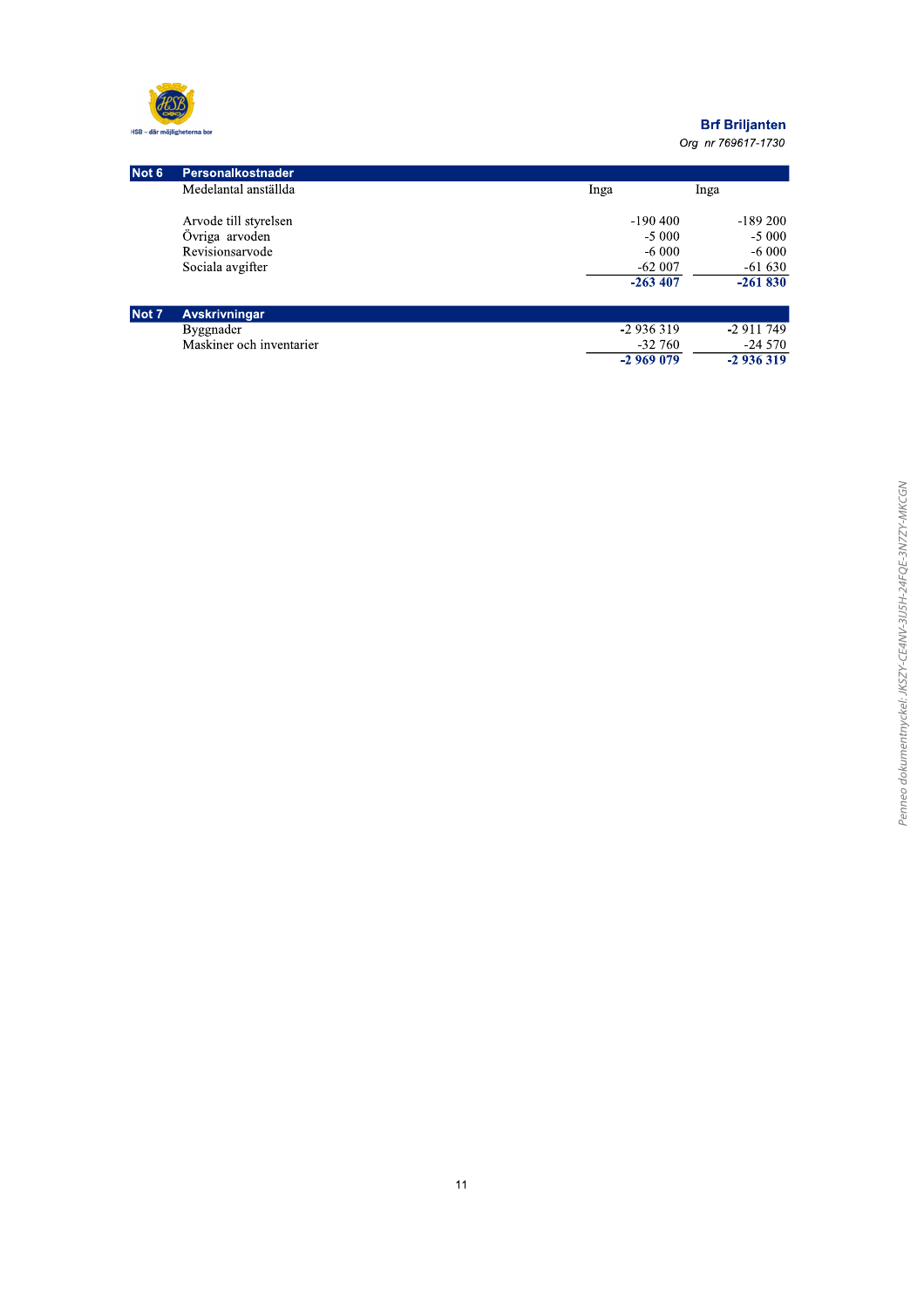

| Not 8 | <b>Byggnader och mark</b>                       |             |                              |             | 2021-12-31    | 2020-12-31  |
|-------|-------------------------------------------------|-------------|------------------------------|-------------|---------------|-------------|
|       |                                                 |             |                              |             |               |             |
|       | Ackumulerade anskaffningsvärden                 |             |                              |             |               |             |
|       | Ingående anskaffningsvärde byggnader            |             |                              |             | 187 587 781   | 185 729 281 |
|       | Årets investering byggnader                     | $\Omega$    | 1858500                      |             |               |             |
|       | Ingående anskaffningsvärde mark                 |             |                              |             | 51 308 000    | 51 308 000  |
|       | Utgående ackumulerade anskaffningsvärden        |             |                              |             | 238 895 781   | 238 895 781 |
|       | Ackumulerade avskrivningar enligt plan          |             |                              |             |               |             |
|       | Ingående avskrivningar byggnader                | $-22524195$ | $-19612446$                  |             |               |             |
|       | Årets avskrivningar byggnader                   |             |                              |             | $-2936319$    | $-2911749$  |
|       | Utgående ackumulerade avskrivningar enligt plan |             |                              |             | $-25460514$   | $-22524195$ |
|       |                                                 |             |                              |             |               |             |
|       | Utgående redovisat värde                        |             |                              |             | 213 435 267   | 216 371 586 |
|       | Redovisade värden byggnader                     |             |                              |             | 162 127 267   | 165 063 586 |
|       | Redovisade värden mark                          |             |                              |             | 51 308 000    | 51 308 000  |
|       | <b>Fastighetsbeteckning:</b>                    |             | Landsdomaren & Tinghöraren 1 |             |               |             |
|       | <b>Taxeringsvärde</b>                           | Värdeår     | <b>Byggnad</b>               | <b>Mark</b> | <b>Totalt</b> | Föreg år    |
|       | Bostäder hyreshus                               |             | 122 000 000                  | 94 000 000  | 216 000 000   | 216 000 000 |
|       | Lokaler                                         |             | 133 000                      | 380 000     | 513 000       | 513 000     |
|       |                                                 |             | 122 133 000                  | 94 380 000  | 216 513 000   | 216 513 000 |
|       | Ställda säkerheter                              |             |                              |             | 2021-12-31    | 2020-12-31  |
|       | Fastighetsinteckning                            |             |                              |             | 138 900 000   | 138 900 000 |
|       | varav i eget förvar                             |             |                              |             | $-20000000$   | $-20000000$ |
|       | Summa ställda säkerheter                        |             |                              |             | 118 900 000   | 118 900 000 |
| Not 9 | <b>Inventarier och installationer</b>           |             |                              |             |               |             |

| u. a | <u>IIIvelitariel och IIIstaliationel</u> |           |               |
|------|------------------------------------------|-----------|---------------|
|      | Ingående anskaffningsvärden              | 1 038 167 | 1 0 3 8 1 6 7 |
|      | Utgående anskaffningsvärden              | 1 038 167 | 1 038 167     |
|      |                                          |           |               |
|      | Ingående avskrivningar                   | -432 087  | -407 517      |
|      | Årets avskrivningar                      | $-32760$  | $-24570$      |
|      | Utgående avskrivningar                   | -464 847  | $-432087$     |
|      | Utgående redovisat värde                 | 573 320   | 606 080       |
|      |                                          |           |               |

Avskrivning görs enligt linjär metod under fem år.

| Not 10        | <u> Pågåe</u> nde nyanläggningar         |         |            |
|---------------|------------------------------------------|---------|------------|
|               | Ingående värde pågående nyanläggningar   | 0       | 1 991 250  |
|               | Årets Investering                        | 0       | 221 250    |
|               | Omklassificering till byggnader och mark | 0       | $-1858500$ |
|               | Bidrag solceller                         | 0       | $-354000$  |
|               | Utgående värde pågående nyanläggningar   | U       |            |
| <b>Not 11</b> | Övriga fordringar                        |         |            |
|               | <b>Skattekonto</b>                       | 274.915 | 152.488    |

| .           |         |             |
|-------------|---------|-------------|
| Skattekonto | 274 915 | 488<br>- 22 |
|             | 274 915 | 152 488     |
|             |         |             |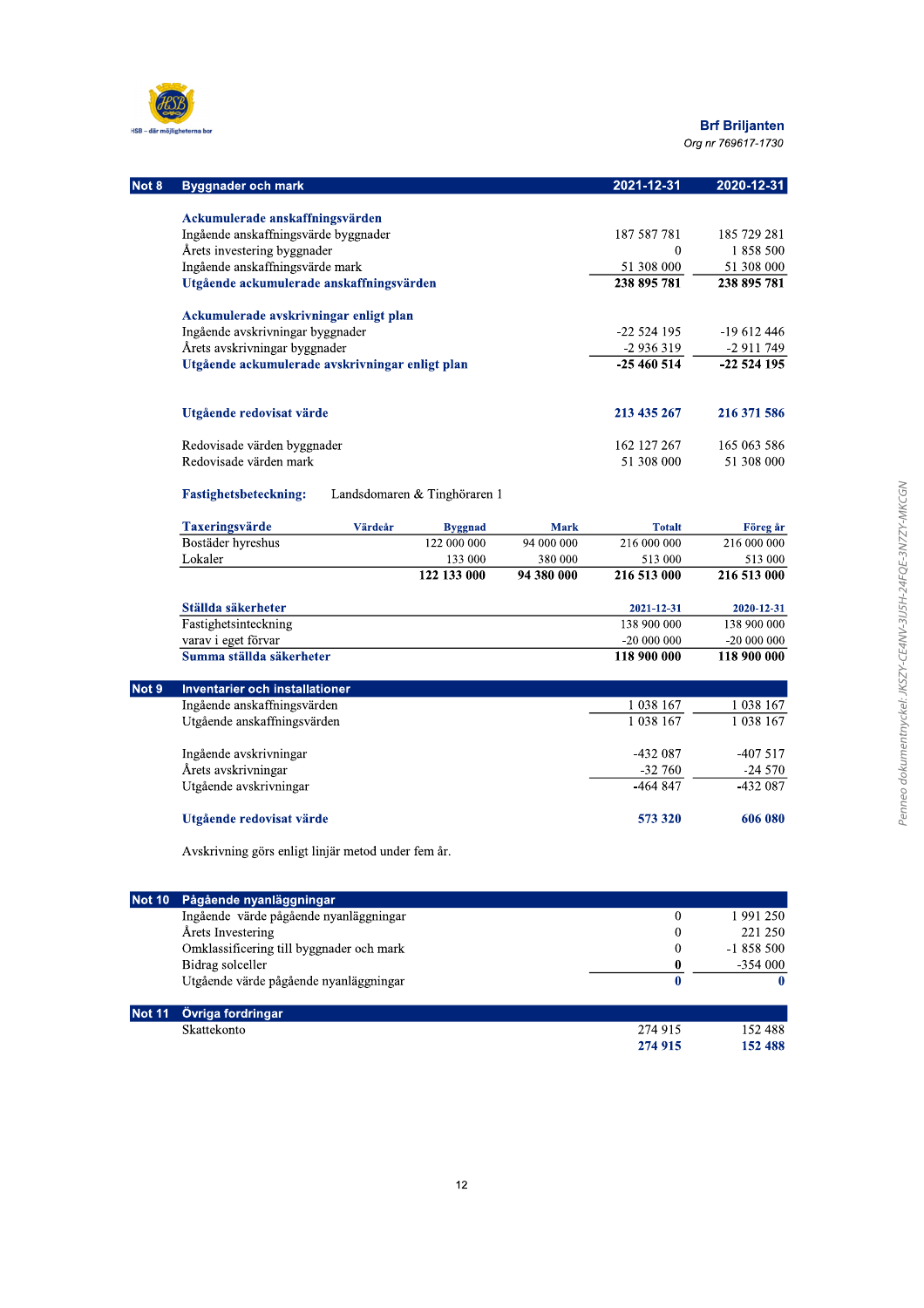

| Not 12 Förutbetalda kostnader och upplupna intäkter |         |         |
|-----------------------------------------------------|---------|---------|
| Förutbetald försäkring                              | 18 3 17 | 19 034  |
| Förutbetald kabel-TV och bredband                   | 26 801  | 67457   |
| Övriga förutbetalda kostnader och upplupna intäkter | 181 908 | 467 177 |
|                                                     | 227 026 | 553 668 |

| Not 13 Kassa och bank |           |               |
|-----------------------|-----------|---------------|
| Handelsbanken         | 1 361 287 | 2 875 768     |
| <b>SBAB</b>           | 5 055 609 | 4 5 1 5 5 8 2 |
|                       | 6416896   | 7 391 350     |

# Not 14 Skulder till kreditinstitut

|                                     |                                                                          |                  |            |               | Nästa års     |
|-------------------------------------|--------------------------------------------------------------------------|------------------|------------|---------------|---------------|
| Låneinstitut                        | <b>Ränteändring</b>                                                      | <b>Räntesats</b> | Konv.datum | <b>Belopp</b> | amortering    |
| Handelsbanken                       |                                                                          | 1,41%            | 2022-07-30 | 15 792 250    | $\Omega$      |
| <b>SEB</b>                          |                                                                          | 0,80%            | 2024-06-28 | 17 000 000    | 1 250 000     |
| <b>SEB</b>                          |                                                                          | 0,85%            | 2023-04-28 | 7 300 000     | $\bf{0}$      |
| <b>SBAB Bank AB</b>                 |                                                                          | 0.63%            | 2022-10-11 | 24 909 000    | $\bf{0}$      |
| <b>SBAB Bank AB</b>                 |                                                                          | $0.66\%$         | 2023-11-14 | 890 625       | 234 375       |
| SBAB Bank AB                        |                                                                          | 0,68%            | 2024-01-10 | 4 0 29 9 9 6  | 629 690       |
|                                     |                                                                          |                  |            | 69 921 871    | 2 114 065     |
|                                     | Långfristiga skulder exklusive kortfristig del                           |                  |            |               | 27 106 552    |
|                                     | Nästa års amortering av långfristig skuld                                |                  |            |               | 2 1 1 4 0 6 5 |
| Lån som ska konverteras inom ett år |                                                                          |                  |            |               | 40 701 250    |
|                                     | Redovisad kortfristig del av långfristig skuld                           |                  |            |               | 42 815 315    |
| Genomsnittsräntan vid årets utgång  |                                                                          |                  |            |               | $0,86\%$      |
|                                     | Amorteringar inom 2-5 år beräknas uppgå till                             |                  |            |               | 8 456 260     |
|                                     | Om fem år beräknas skulder till kreditinstitut uppgå på balansdagen till |                  |            |               | 59 351 546    |
| Finns det Swap-avtal i föreningen?  |                                                                          |                  |            |               | Nej           |
| Övriga kortfristiga skulder         |                                                                          |                  |            |               |               |
| Mervärdeskatt                       |                                                                          |                  |            | 11 498        | 61 756        |

| Not 15 Övriga kortfristiga skulder |         |          |
|------------------------------------|---------|----------|
| Mervärdeskatt                      | 11 498  | 61 756   |
| Personalens källskatt              | 60 4 20 | $\Omega$ |
| Arbetsgivaravgifter                | 62 007  | $\Omega$ |
| Övriga kortfristiga skulder        | 16 543  | 9 1 7 0  |
|                                    | 150 468 | 70 926   |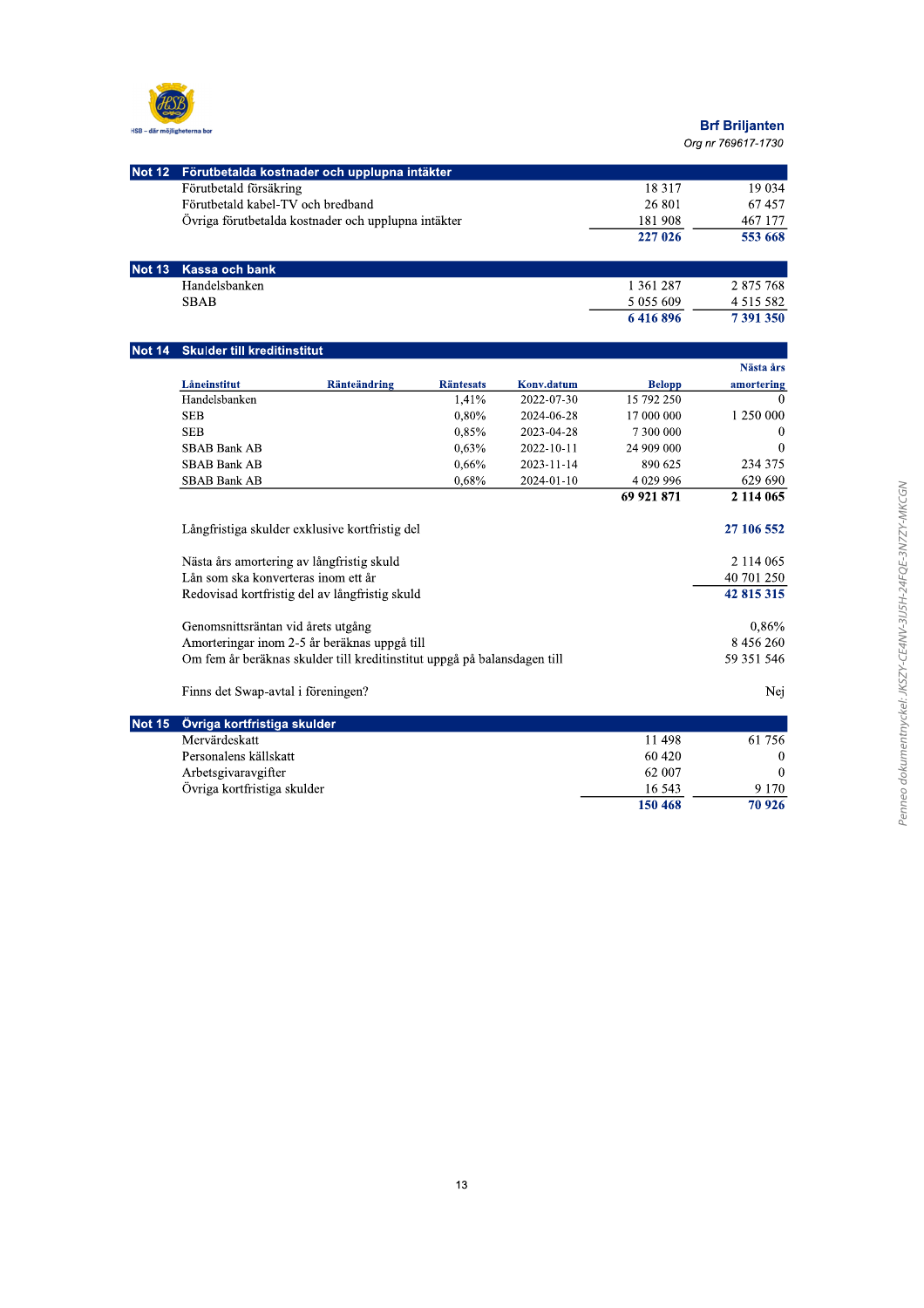

# **Brf Briljanten**

Org nr 769617-1730

|                         | Not 16 Upplupna kostnader och förutbetalda intäkter |           |           |
|-------------------------|-----------------------------------------------------|-----------|-----------|
|                         | Upplupen el, vatten, värme, renhållning             | 187 037   | 351460    |
| Upplupna räntekostnader |                                                     | 19.656    | 120 639   |
| Upplupen revision       |                                                     | 22 440    | 22 000    |
|                         | Förutbetalda årsavgifter och hyror                  | 601 982   | 805 166   |
|                         | Övriga upplupna kostnader och förutbetalda intäkter | 185 266   | 703 187   |
|                         |                                                     | 1 016 381 | 2 002 452 |

 $\frac{1}{2022}$ 

Anders Jönsson

Axel Landgren

Henrik Jönsson

Lovisa Sjöberg

Philip Grundemar

Ravi Fältman

Tanya Kolyaka

Vår revisionsberättelse har avgivits 2022- $\sim$ 

Gun Ekman

Revisor vald av föreningsstämman

Mattias Kristensson Auktoriserad revisor Mazars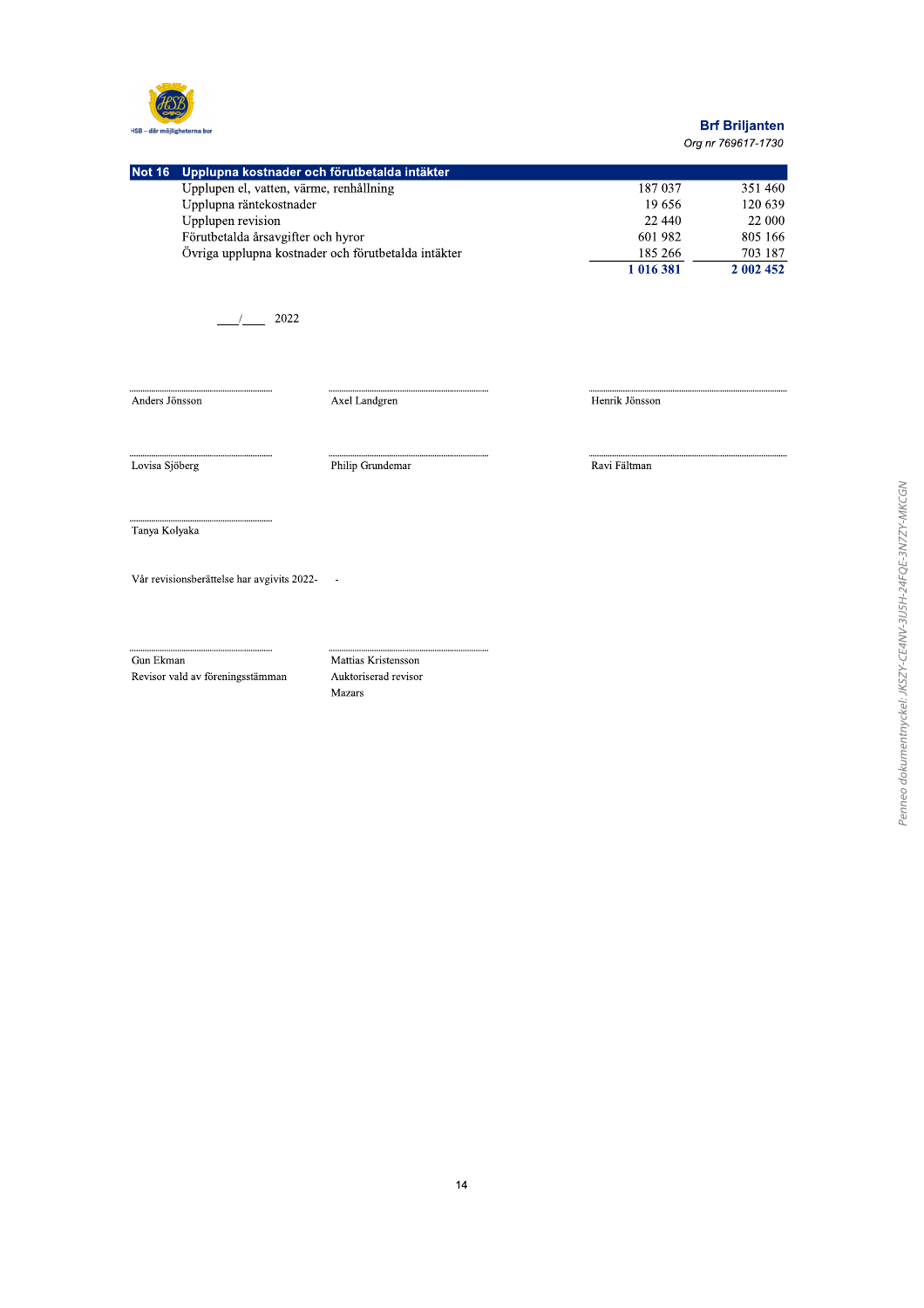# **REVISIONSBERÄTTELSE**

### Till föreningsstämman i BRF Briljanten Org. nr 769617-1730

#### Rapport om årsredovisningen

### **Uttalanden**

Vi har utfört en revision av årsredovisningen för BRF Briljanten för år 2021.

Enligt vår uppfattning har årsredovisningen upprättats i enlighet med årsredovisningslagen och ger en i alla väsentliga avseenden rättvisande bild av föreningens finansiella ställning per den 31 december 2021 och av dess finansiella resultat för året enligt årsredovisningslagen. Förvaltningsberättelsen är förenlig med årsredovisningens övriga delar.

Vi tillstyrker därför att föreningsstämman fastställer resultaträkningen och balansräkningen.

### Grund för uttalanden

Vi har utfört revisionen enligt god revisionssed i Sverige. Revisorernas ansvar enligt denna sed vilken beskrivs närmare i avsnittet Revisorns ansvar.

Vi är oberoende i förhållande till föreningen enligt god revisorssed i Sverige. Vi som auktoriserade revisorer har fullgjort vårt yrkesetiska ansvar enligt dessa krav.

Vi anser att de revisionsbevis vi har inhämtat är tillräckliga och ändamålsenliga som grund för våra uttalanden.

#### **Styrelsens** ansvar

Det är styrelsen som har ansvaret för att årsredovisningen upprättas och att den ger en rättvisande bild enligt årsredovisningslagen. Styrelsen ansvarar även för den interna kontroll som de bedömer är nödvändig för att upprätta en årsredovisning som inte innehåller några väsentliga felaktigheter, vare sig dessa beror på oegentligheter eller fel.

Vid upprättandet av årsredovisningen ansvarar styrelsen för bedömningen av föreningens förmåga att fortsätta verksamheten. Den upplyser, när så är tillämpligt, om förhållanden som kan påverka förmågan att fortsätta verksamheten och att använda antagandet om fortsatt drift. Antagandet om fortsatt drift tillämpas dock inte om beslut har fattats om att avveckla verksamheten.

#### De auktoriserade revisorns ansvar

Vi har utfört revisionen enligt International Standards on Auditing (ISA) och god revisionssed i Sverige. Våra mål är att uppnå en rimlig grad av säkerhet om huruvida årsredovisningen som helhet inte innehåller några väsentliga felaktigheter, vare sig dessa beror på oegentligheter eller på misstag, och att lämna en revisionsberättelse som innehåller våra uttalanden. Rimlig säkerhet är en hög grad av säkerhet, men är ingen garanti för att en revision som utförs enligt ISA och god revisionssed i Sverige alltid kommer att upptäcka en väsentlig felaktighet om en sådan finns. Felaktigheter kan uppstå på grund av oegentligheter eller misstag och anses vara väsentliga om de enskilt eller tillsammans rimligen kan förväntas påverka de ekonomiska beslut som användare fattar med grund i årsredovisningen.

Som del av en revision enligt ISA använder vi professionellt omdöme och har en professionellt skeptisk inställning under hela revisionen. Dessutom:

- identifierar och bedömer vi riskerna för väsentliga felaktigheter i årsredovisningen, vare sig dessa beror på oegentligheter eller på misstag, utformar och utför granskningsåtgärder bland annat utifrån dessa risker och inhämtar revisionsbevis som är tillräckliga och ändamålsenliga för att utgöra en grund för våra uttalanden. Risken för att inte upptäcka en väsentlig felaktighet till följd av oegentligheter är högre än för en väsentlig felaktighet som beror på misstag, eftersom oegentligheter kan innefatta agerande i maskopi, förfalskning, avsiktliga utelämnanden, felaktig information eller åsidosättande av intern kontroll.
- skaffar vi oss en förståelse av den del av föreningens interna kontroll som har betydelse för vår revision för att utforma granskningsåtgärder som är lämpliga med hänsyn till omständigheterna, men inte för att uttala oss om effektiviteten i den interna kontrollen.
- utvärderar vi lämpligheten i de redovisningsprinciper som används och rimligheten i styrelsens uppskattningar i redovisningen och tillhörande upplysningar.
- drar vi en slutsats om lämpligheten i att styrelsen använder antagandet om fortsatt drift vid upprättandet av årsredovisningen. Vi drar också en slutsats, med grund i de inhämtade revisionsbevisen, om huruvida det finns någon väsentlig osäkerhetsfaktor som avser sådana händelser eller förhållanden som kan leda till betydande tvivel om föreningens förmåga att fortsätta verksamheten. Om vi drar slutsatsen att det finns en väsentlig osäkerhetsfaktor, måste vi i revisionsberättelsen fästa uppmärksamheten på upplysningarna i årsredovisningen om den väsentliga osäkerhetsfaktorn eller, om sådana upplysningar är otillräckliga, modifiera uttalandet om årsredovisningen. Våra slutsatser baseras på de revisionsbevis som inhämtas fram till datumet för revisionsberättelsen. Dock kan framtida händelser eller förhållanden göra att en förening inte längre kan fortsätta verksamheten.
- utvärderar vi den övergripande presentationen, strukturen och innehållet i årsredovisningen, däribland upplysningarna, och om årsredovisningen återger de underliggande transaktionerna och händelserna på ett sätt som ger en rättvisande bild.

Vi måste informera styrelsen om bland annat revisionens planerade omfattning och inriktning samt tidpunkten för den. Vi måste också informera om betydelsefulla iakttagelser under revisionen, däribland de eventuella betydande brister i den interna kontrollen som vi identifierat.

### Den förtroendevalda revisorns ansvar

Jag har att utföra en revision enligt revisionslagen och därmed enligt god revisionssed i Sverige. Mitt mål är att uppnå en rimlig grad av säkerhet om huruvida årsredovisningen har upprättats i enlighet med årsredovisningslagen och om årsredovisningen ger en rättvisande bild av föreningens resultat och ställning.